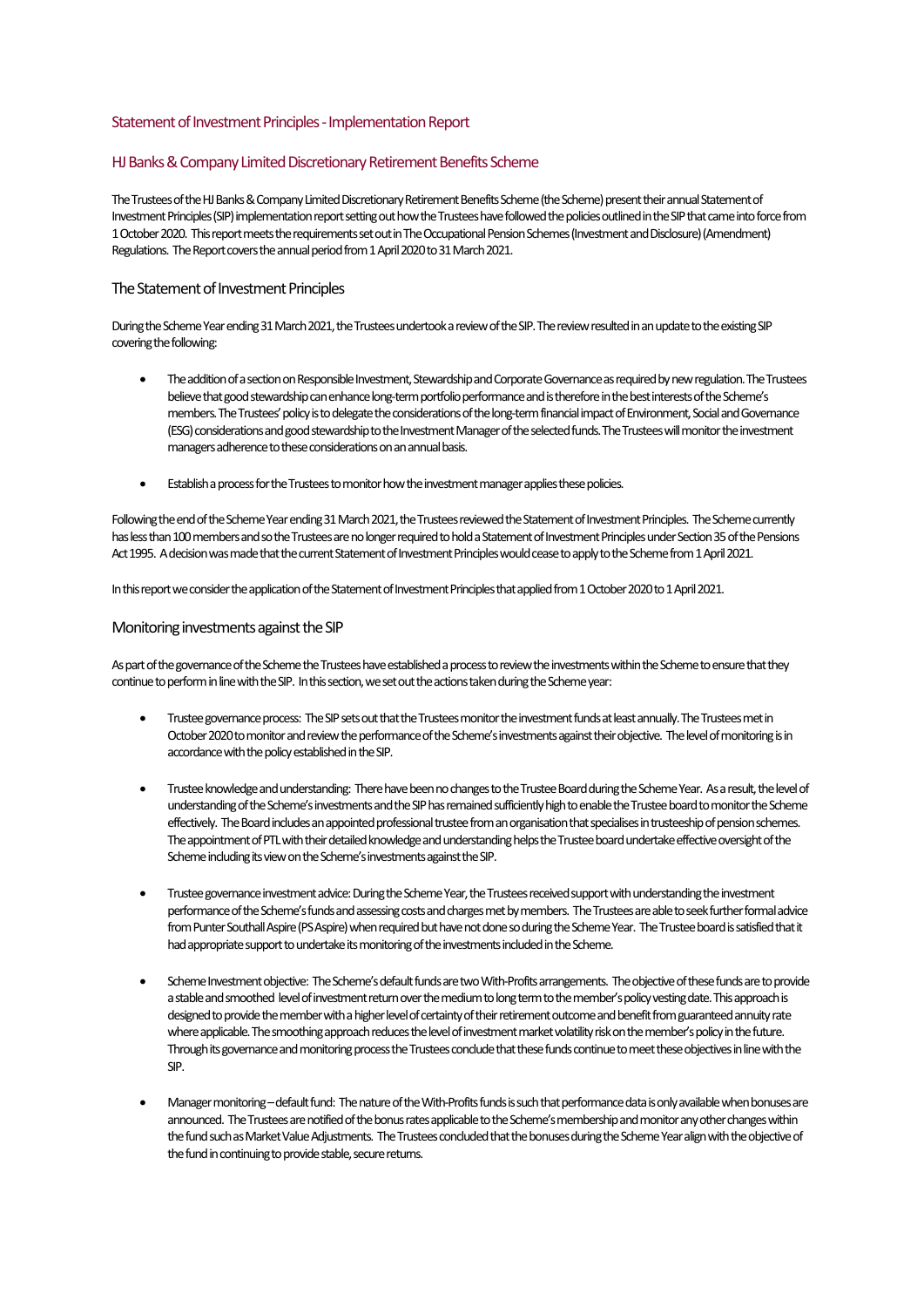- Manager monitoring wider fund range: The Trustees reviewed the performance of the fund's that have been self-selected by certain members. The Trustees do not assess the appropriateness of the funds self-selected by members. However, during the year the Trustees consider whether the funds have performed in line with theirstated objective. During the year, the Trustees consider the majority offunds to have performed in line with the policies set out within the SIP. However, there are two funds that have underperformed over the medium and long-term investment horizons, which the Trusteeswill continue to monitor.
- Non-financial matters: The Trustees' policy is to delegate consideration for non-financial mattersto the underlying fund managers. During the Scheme Year, the With-Profitsfunds were managed by Aberdeen Standard Investments(ASI) on behalf of Scottish Widows. The Trustees have taken the view in the SIP that theywill delegate non-financial matters to the underlying managers. Therefore, the fund has performed in line with the policies set out in the SIP.

Later in this report we consider further some of the activity undertaken within the fund. The Trustees note that ASI has a strong ESG team with clear polices on major matters. Key features of this include being a signatory to the UN Principles of Responsible Investing and having in place a policy committed to tackling climate change.

- Engagement with underlying Companies investedin: The Trustees are aware that ASI undertakesa high level of engagement with companies and organisation that are invested in through the policyholder assets.
- Divergences from the SIP: The Trustees have not identified any areas where the Scheme's investments have diverged from the policies set out within the SIP.



#### Trustees Conclusion

The Trustees are satisfied that the Scheme's investments, investment managers and the Trustees' investment governance processes have been undertaken in accordance with the Statement of Investment Principles during the 2019/20 Scheme Year.

#### Assessing voting rights of the Scheme

During the Scheme year the with profit fund operated by ASI invested in thefollowing funds that include an allocation to equity markets:

- SW Fundamental Index Emerging Markets Equity
- Scot Widows US Equity Tracker Fund
- SW Fundamental Low Volatility Index Emerging Markets Equity
- SW Fundamental Low Volatility Index Global Equity
- Scot Widows Japan Equity Tracker
- Scot Widows European Equity Tracker
- Scot Widows Fundamental Idx Gbl Eqty
- Scot Widows Asia Pacific Ex Japan Equity
- Scot Widows Emerging Markets Equity

In the below table we summarise their engagement through its equity exposure.

| Number of meetings voted<br><b>Fund</b><br>at: | <b>Number of resolutions</b><br>voted: | For<br>Against<br>Abstain* |
|------------------------------------------------|----------------------------------------|----------------------------|
|------------------------------------------------|----------------------------------------|----------------------------|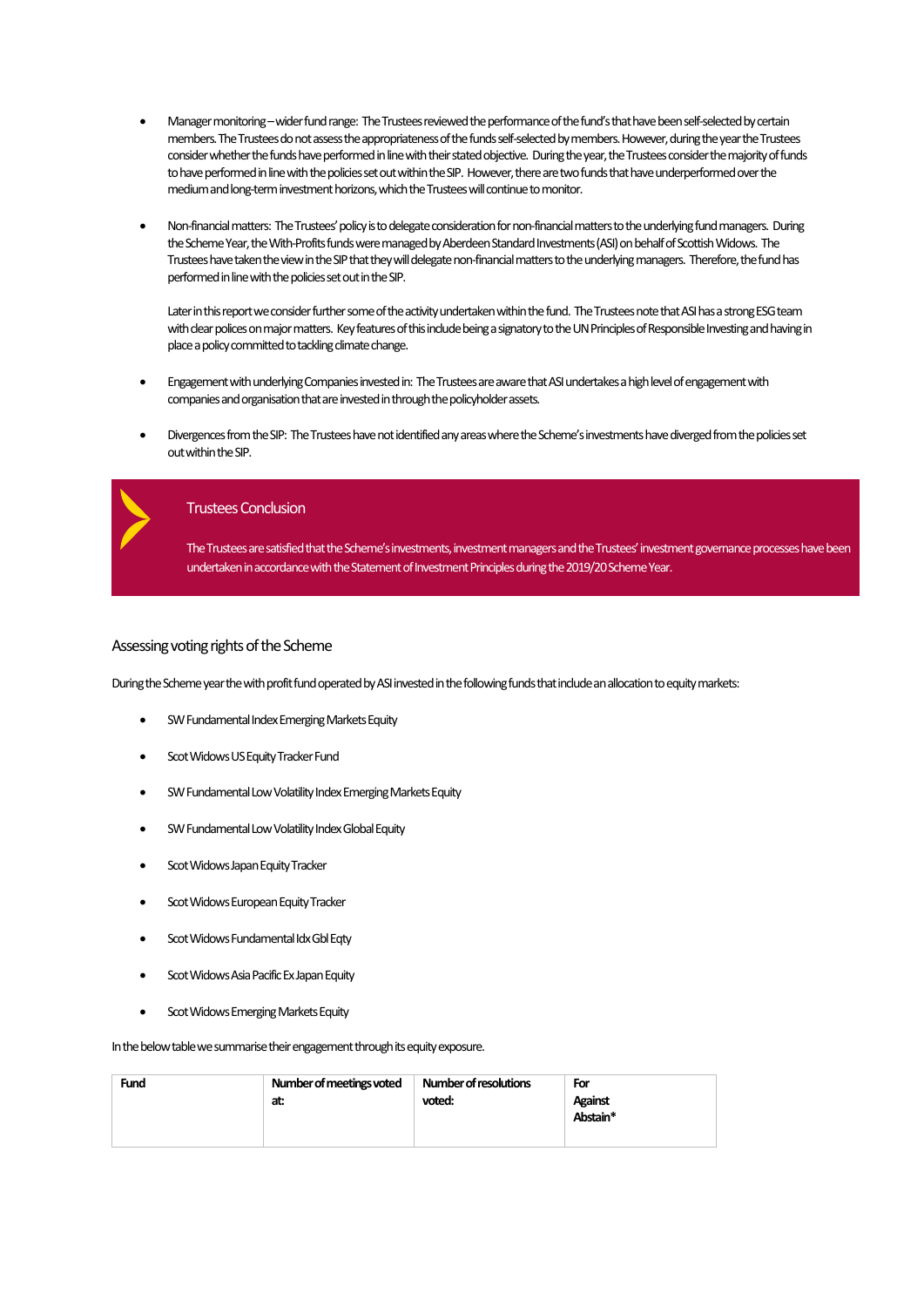| SW Fundamental Index<br><b>Emerging Markets Equity</b>                          | 106            | 732   | 600<br>73<br>59         |
|---------------------------------------------------------------------------------|----------------|-------|-------------------------|
| <b>Scot Widows US Equity</b><br><b>Tracker Fund</b>                             | 41             | 472   | 376<br>88<br>0          |
| SW Fundamental Low<br><b>Volatility Index Emerging</b><br><b>Markets Equity</b> | 47             | 360   | 315<br>37<br>8          |
| SW Fundamental Low<br><b>Volatility Index Global</b><br><b>Equity</b>           | 41             | 442   | 373<br>50<br>13         |
| Scot Widows Japan Equity<br><b>Tracker</b>                                      | 44             | 412   | 363<br>16<br>33         |
| Scot Widows European<br><b>Equity Tracker</b>                                   | 62             | 1,121 | 1,013<br>92<br>16       |
| <b>Scot Widows Fundamental</b><br><b>Idx Gbl Eqty</b>                           | 139            | 1,872 | 1,633<br>191<br>34      |
| Scot Widows Asia Pacific Ex<br>Japan Equity                                     | $\overline{2}$ | 16    | 15<br>$\mathbf{1}$<br>0 |
| <b>Scot Widows Emerging</b><br><b>Markets Equity</b>                            | 377            | 3,462 | 3,107<br>336<br>15      |

\*Excludes votes withheld.

Please note that at the time of writing, voting activity for the wider fund range was not available.

The Trustees delegate voting activity to the fund manager. Therefore, no one vote is more significant in the context of the Trustees policies or the policies set out within the SIP. The key directives within the voting behaviour of ASI during the Scheme year focused on:

- Board composition to ensure it is diverse, appropriate and includes independent elements.
- Climate change and carbon emissions
- Human rights and labour practices.

Below, we set out voting and engagement activity that may be of significant interest to our membership.

| Company          | <b>Details</b>                                                                                                                                                                                                     |
|------------------|--------------------------------------------------------------------------------------------------------------------------------------------------------------------------------------------------------------------|
| <b>Rio Tinto</b> | Rio Tinto is a multinational mining company. Following mining activity causing<br>destruction to a site of importance indigenous people ASI engaged with Rio Tinto to<br>promote a review of governance processes. |
| Petrobras        | Petrobras is Brazil's national integrated oil company. ASI engaged with Petrobras on<br>its environmental and climate change policies to support improvement in policies,                                          |